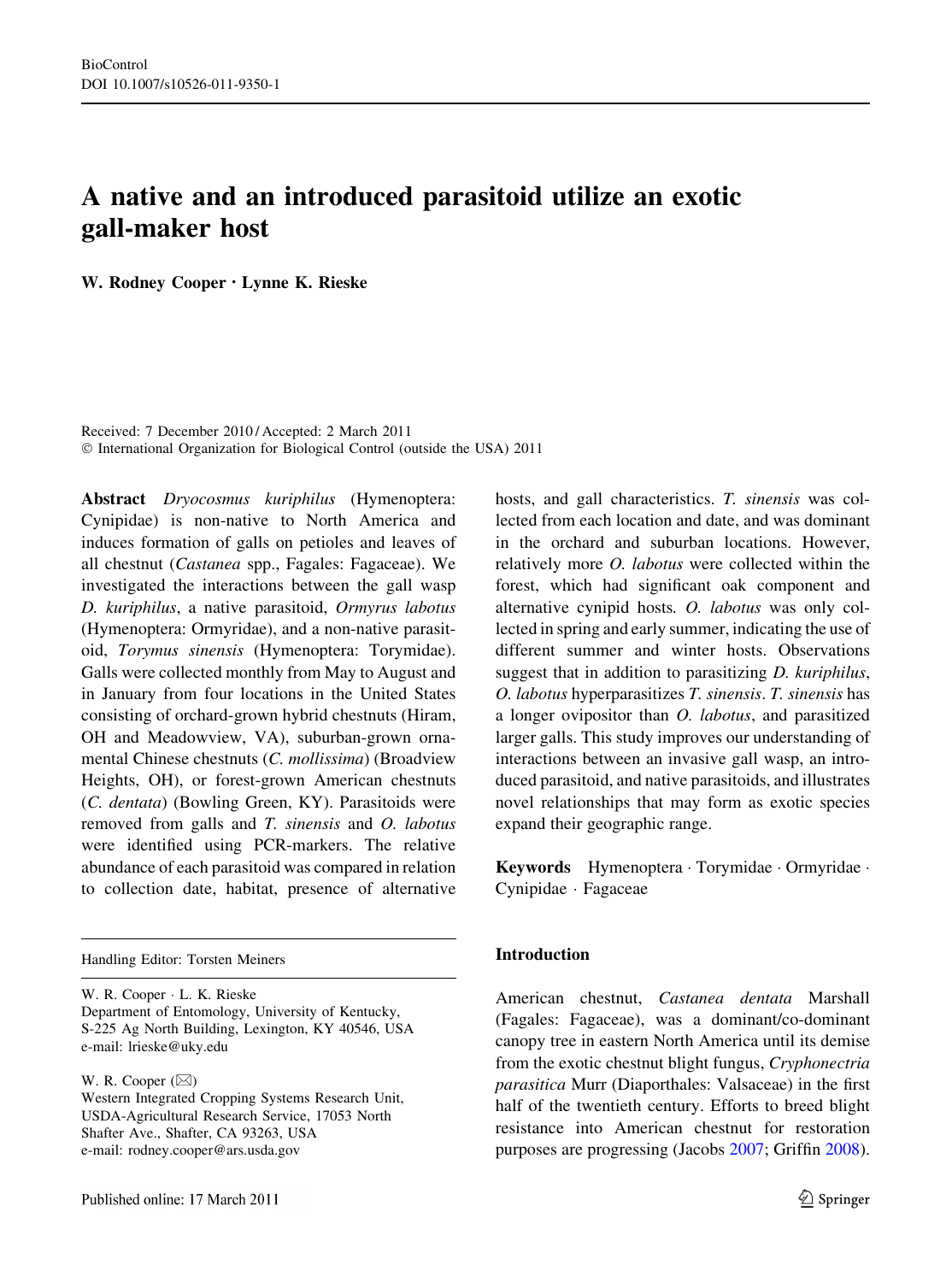Chinese chestnut (C. mollissima Blume) and European chestnut (C. sativa Mill.) are also grown commercially as globally important nut crops, and are frequently planted as landscape or ornamental trees. Dryocosmus kuriphilus Yasumatsu (Hymenoptera: Cynipidae) is a pest of chestnut (Aebi et al. [2006\)](#page-8-0) that poses a threat to the successful restoration of American chestnut (Anagnostakis [2001](#page-8-0)) and to profitable chestnut production (Kato and Hijii [1997](#page-9-0)). D. kuriphilus induces the formation of galls on developing buds which can terminate shoot development, prevent flowering, and contribute to tree mortality (Kato and Hijii [1997](#page-9-0)). A native of Asia, D. kuriphilus was first reported in North America in 1974 (Payne et al. [1975](#page-9-0)), and more recently in Europe (Aebi et al. [2006\)](#page-8-0). Importation biological control efforts using Torymus sinensis Kamijo (Hymenoptera: Torymidae), a generalist parasitoid of galling insects, were largely successful in Japan (Moriya et al. [2003\)](#page-9-0). Therefore, T. sinensis was purposefully introduced for D. kuriphilus control in North America in the 1970s, and in Europe in the 2000s (Payne [1978;](#page-9-0) Aebi et al. [2006](#page-8-0); Cooper and Rieske [2007](#page-8-0); Quacchia et al. [2010](#page-9-0)).

Gall wasps are ideal models for investigating ecological community interactions because the vast majority of interactions, including parasitization, predation, and mutualisms, occur within the galls, and are therefore quantifiable (Stone et al. [2002](#page-9-0)). Both basic and applied ecologists are interested in the evolving interactions, and their implications, between native and non-native species. Following a lag time of variable duration, non-native species often become invasive in part due to the lack of natural enemies in the invaded territory (Blossey and Notzold [1995](#page-8-0); Sakai et al. [2001](#page-9-0)). Importation biological control efforts attempt to alter this enemy-free space by introducing natural enemies from native ranges of introduced species (DeBach [1964\)](#page-9-0). The introduction of non-native natural enemies to new landscapes creates novel interactions with native communities (Sakai et al. [2001\)](#page-9-0). These interactions can adversely affect the demographics of native species, which may in turn prevent non-native species from establishing in a new community (Sakai et al. [2001](#page-9-0)). Such an interaction appears to be evolving in eastern North America with D. kuriphilus, T. sinensis, and a native parasitoid Ormyrus labotus Walker (Hymenoptera: Ormyridae) (Cooper and Rieske [2007](#page-8-0); [2010\)](#page-9-0). Adult parasitoid emergence rates suggest that parasitism by T. sinensis is inhibited at locations where recruitment of native parasitoids, particularly O. labotus, is high relative to locations in which recruitment of native parasitoids is low (Cooper and Rieske [2007](#page-8-0)).

We have been investigating the evolving ecological interactions associated with the geographic range expansion of D. kuriphilus in eastern North America (Cooper and Rieske [2007](#page-8-0), [2009](#page-8-0), [2010](#page-9-0)). Here we focus on interactions between a native parasitoid, O. labotus, and an introduced parasitoid, T. sinensis, attacking D. kuriphilus. Our specific objectives were to investigate (1) parasitism by T. sinensis and O. labotus in the context of habitat characteristics, (2) interactions between D. kuriphilus gall characteristics and parasitism by  $O.$  labotus and  $T.$  sinensis, and  $(3)$ the use of alternative gall hosts (non-D. kuriphilus) by T. sinensis.

# Materials and methods

Gall collections and assessments

Four locations were used for gall collections: Bowling Green, KY, Broadview Heights, OH, Hiram, OH, and Meadowview, VA, USA (Cooper and Rieske [2007,](#page-8-0) [2009,](#page-8-0) [2010](#page-9-0)). The Bowling Green location was a deciduous forest with naturally occurring forestgrown American chestnut trees infected with the blight fungus. The Broadview Heights location was a suburban area with ornamental Chinese chestnut trees. The Hiram location was a commercial orchard with Chinese chestnut hybrids. The Meadowview location was a chestnut breeding orchard with American and Chinese chestnut and their hybrids.

Galls were collected once a month from each location in May, June, July, and August 2006, and in January 2007. May collections included newly induced and rapidly growing galls, June and July collections included mature galls, August collections included galls excised following D. kuriphilus adult emergence, and January collections included dead and desiccating galls (Cooper and Rieske [2010\)](#page-9-0). At Bowling Green,  $\approx 10$ –15 galls per tree were collected from two American chestnut trees on each collection date (Table [1\)](#page-2-0). At Broadview Heights,  $\approx$  10–15 galls per tree were collected from three Chinese chestnut trees (Table [1\)](#page-2-0). At Hiram,  $\approx$  5 galls per tree were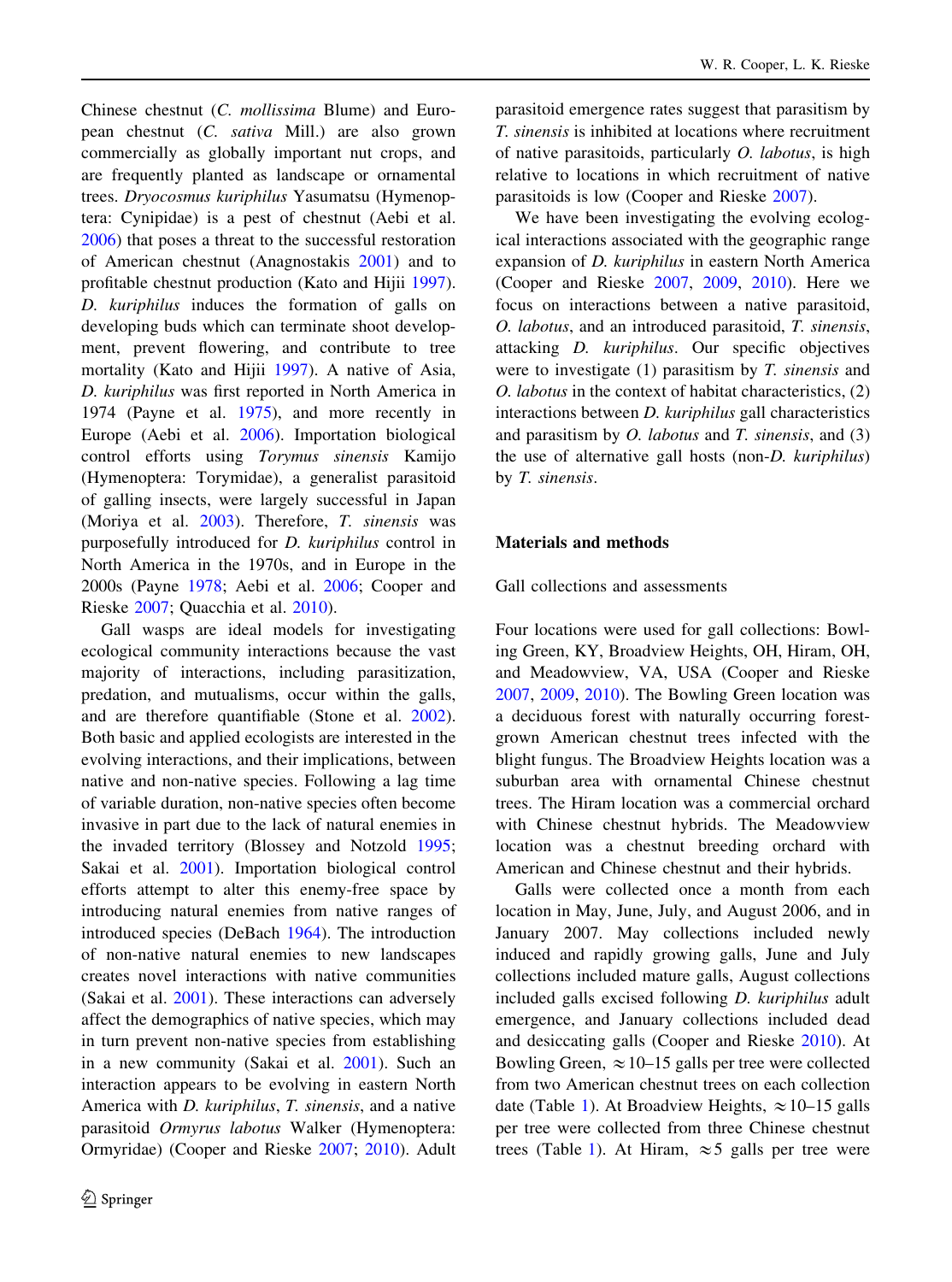| Collection site          | May      | June      | July      | August   | January  |
|--------------------------|----------|-----------|-----------|----------|----------|
| Bowling Green            | 21/9/9   | 21/22/11  | 27/37/19  | 16/5/5   | 30/8/8   |
| <b>Broadview Heights</b> | 43/93/48 | 30/104/52 | 31/123/61 | 27/90/45 | 30/89/45 |
| Hiram                    | 55/41/21 | 47/9/9    | 62/10/10  | 44/10/10 | 50/4/4   |
| Meadowview               | 37/22/11 | 51/118/43 | 36/56/28  | 51/87/55 | 50/90/45 |

<span id="page-2-0"></span>Table 1 Total number of *Dryocosmus kuriphilus* galls collected, number of parasitoids dissected from collected galls, and the number of parasitoids randomly selected for molecular identification

collected from ten hybrid chestnuts (Table 1). At Meadowview,  $\approx 5$ –10 galls per tree were collected from five American  $\times$  Chinese hybrid chestnuts. Galls were collected from each infested tree at Bowling Green and Broadview Heights, whereas collection trees were arbitrarily selected from larger populations of infested trees at Hiram and Meadowview. Galls excised from arbitrary locations within each tree were placed in plastic bags and transported to the laboratory where they were stored at  $-20^{\circ}$ C.

Volumes of individual galls were measured  $(mm<sup>3</sup>)$ after removing associated stem and leaf tissue (Cooper and Rieske [2009](#page-8-0), [2010\)](#page-9-0). Gall volume was calculated using the equation for an ellipse volume  $[4/3 \times \pi \times$  radius1  $\times$  radius2  $\times$  radius3] where radii 1–3 were measured on three different planes across the gall (length and two perpendicular measurements of width) using calipers. Each gall was then dissected under  $160 \times$  magnification to reveal the number of chambers per gall and the contents of each chamber. All wasps within chambers were identified as either a cynipid gall wasp or parasitoid (Cooper and Rieske [2007,](#page-8-0) [2010\)](#page-9-0). Gall chambers were cross-sectioned and the thickness of the sclerenchyma layers surrounding the larval chambers was measured using an ocular micrometer.

#### Parasitoid identification

This research focused on the two most numerous parasitoids of D. kuriphilus in North America, T. sinensis and O. labotus (Cooper and Rieske [2007\)](#page-8-0). A PCR-based approach was used for identification because parasitoid larvae in the Chalcidoidea, which includes Torymus and Ormyrus, are morphologically indistinguishable (Njentes-Aldry et al. [2005](#page-9-0)). All wasps regardless of life stage were pulverized using a clean pipette tip and DNA was extracted using an Invitrogen Easy-DNA extraction kit following the manufacturer's protocol (Invitrogen Corp., Carlsbad, CA, USA, Protocol 1, 2007). Previously described universal primers, ITS2-F (5'-TGTGA ACTGCAGG-ACACATG-3') and ITS2-R (5'-AATGCTTAAATT-TAGGGGTA-3') (Yara [2006\)](#page-9-0) (Invitrogen) were used to amplify the ITS2 region from each wasp. PCR reaction volumes were  $50 \mu l$ , and reactions included  $4 \mu M MgCl<sub>2</sub>$ . PCR was performed on an Eppendorf Mastercycler Epigradient thermocycler (Eppendorf, New York, NY, USA) under the following conditions:  $94^{\circ}$ C for 3 min, followed by 30 cycles of  $94^{\circ}$ C for 30 s, 45 $^{\circ}$ C for 30 s, and 72 $^{\circ}$ C for 1 min, followed by 72<sup>o</sup>C for 5 min. Species-specific size variation in the ITS2 region was determined by direct sequencing of PCR products amplified from DNA extracted from adult wasps previously identified as D. kuriphilus, T. sinensis, and O. labotus (Cooper and Rieske [2007](#page-8-0)). DNA sequencing was performed in both directions using the primers for ITS2-F and ITS2-R and an ABI 3730xi multi-color fluorescence based DNA sequencer (Applied Biosystems, Foster City CA, USA) at the University of Kentucky Advanced Genetics Technology Center. When total parasitoid counts were  $>10$  at each location on each specific date, half of the parasitoids were randomly selected for identification (PROC SURVEY, SAS 9.01) (Table 1). When total parasitoid counts were  $\leq 10$ , all parasitoids were used (Table 1). Each selected larva was identified by comparing the estimated size of ITS2 with those of T. sinensis, O. labotus, or D. kuriphilus using gel electrophoresis.

Data were analyzed using SAS 9.2 (SAS Institute, Cary, NC, USA). The effects of study site, collection date, and their interaction on the relative proportion of T. sinensis, O. labotus, and unidentified parasitoids were compared using logistic regression (PROC LOGISTIC). The percent compositions of each parasitoid species (T. sinensis, O. labotus, or unidentified) were the dependent variables, and study site,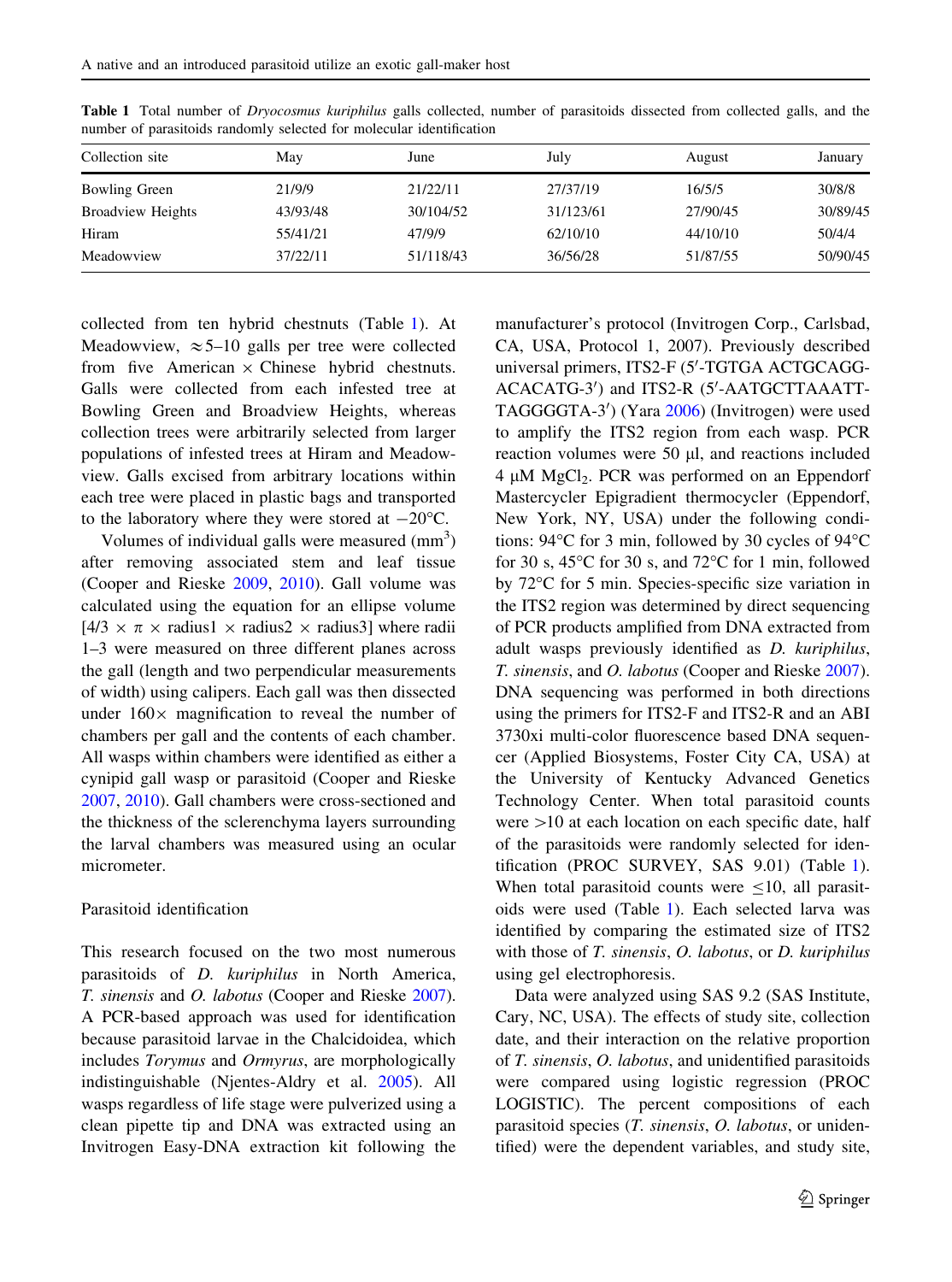date, and their interaction were the fixed effects. The FIRTH option was included to address issues of small sample size and convergence criteria. Differences among collection sites and dates were compared using Wald Confidence Intervals for Odds Ratio. Data were pooled from study sites and collection dates when both T. sinensis and O. labotus were collected to compare characteristics of galls inhabited by these two parasitoid species. Pooled data were analyzed (PROC GLIMMIX) with gall trait (volume or the thickness of the sclerenchyma layer) as the dependent variable, parasitoid species as the independent variable, and the site  $\times$  date interaction as the random variable.

#### Vegetation surveys

Woody vegetation and site characteristics were surveyed in May 2006 using 0.04-ha fixed-radius plots containing five 0.004-ha and five 0.0004-ha subplots (Coleman et al. [2008a](#page-8-0), [b](#page-8-0)). One of each subplot size was positioned at the whole plot center and in each cardinal direction, 7.7 m from the plot center. Three whole plots were used to assess vegetation composition and structure in Bowling Green, Meadowview, and Hiram, but only two whole plots were used in Broadview Heights due to property size restrictions. In Broadview Heights, collection trees were designated as the whole plot centers. In Bowling Green, the two collection trees and an American chestnut tree that was not infested with D. kuriphilus were designated as the whole plot centers. Whole plots were separated by  $\sim$  20 m. In Meadowview and Hiram, whole plot centers were arbitrarily placed within the chestnut orchards. Three woody vegetation size classes were surveyed. In the 0.04-ha whole plots, all living trees  $>12.7$  cm diameter at 1.37 m height were identified and height and diameters were measured. In the 0.004-ha subplots, all live saplings  $\left($  <12.7 cm diameter at 1.37 m) and shrubs  $(>1.37 \text{ m}$  height) were identified and measured. Lastly, seedlings, shrubs, and vines  $\left($  < 1.37 m height) were identified in each of the 0.0004-ha subplots. In addition, all non-Castanea woody vegetation within whole plots was visually assessed for galls, and each gall and its contents were analyzed as described for chestnut galls. In Hiram, galls were also collected from a single oak tree located on the border of an adjacent woodlot  $\sim$  10 m from the orchard's edge, but not within whole plot boundaries.

Ecological indices including species richness and diversity were calculated at each location (Coleman et al. [2008a,](#page-8-0) [b](#page-8-0)). Diversity was calculated using the Shannon index  $[H] = \sum p_i \ln p_i$  where  $p_i$  is relative abundance for species "i" divided by the species richness (Hunter [1996](#page-9-0)). The chestnut and oak components (%) were determined by dividing the chestnut or oak diameter at 1.37 m height by the total basal area. Proportional data (chestnut and oak compositions) were arcsine square-root transformed for statistical analyses (Zar [1996](#page-9-0)). Ecological indices describing woody vegetation were compared among sites (PROC GLM) using site as the independent variable with subplots nested within whole plots, and Tukey's HSD post-hoc tests were used when analysis of variance revealed significant differences.

#### Results

## Parasitism

The sizes of the PCR-amplified ITS2 regions of T. sinensis, O. labotus, and D. kuriphilus were distinct from each other and were therefore used as molecular markers to identify the larval forms of T. sinensis and O. labotus. DNA sequencing of ITS2 of T. sinensis indicated a size of  $\approx$  520 bp, which is consistent with a previous report (GenBank accession number AB200274.1–AB200275.1) (Yara [2006](#page-9-0)). The ITS2 region of *O. labotus* was  $\approx$  560 bp in length. It had not been previously described and was submitted to GenBank (accession number 1040293). The length of the D. kuriphilus ITS2 region could not be determined by direct sequencing, but estimations from gel electrophoresis indicated a size of  $\approx 600$  bp in length.

There were significant site  $\times$  date interactions for the percent composition of T. sinensis (Table [2\)](#page-4-0). The introduced T. sinensis was relatively more abundant than other parasitoids at Broadview Heights, Hiram, and Meadowview. T. sinensis was present in Meadowview on each collection date, but was not positively identified in galls collected in May from other collection sites (Fig. [1](#page-4-0)). The relative abundance of O. labotus differed among collection dates and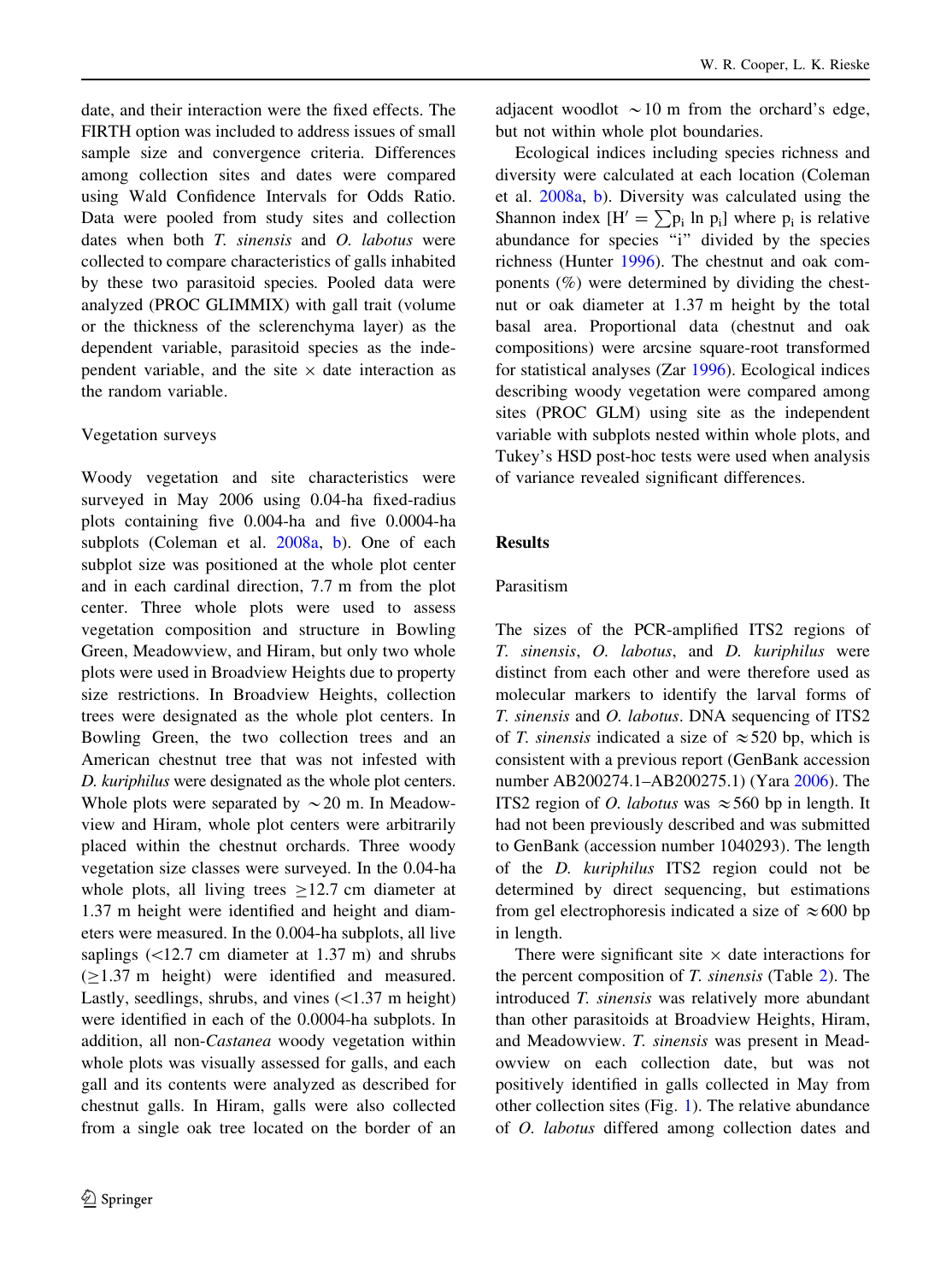| Comparison         | <i>T.</i> sinensis                   | O. labotus                        | Unidentified                         |
|--------------------|--------------------------------------|-----------------------------------|--------------------------------------|
| Collection site    | $\gamma_3^2 = 31.4$ ; $P < 0.001$    | $\gamma_3^2 = 40.9$ ; $P < 0.001$ | $\gamma_3^2 = 23.4$ ; $P < 0.001$    |
| Date               | $\gamma_4^2 = 65.9; P < 0.001$       | $\chi_4^2 = 9.6; P = 0.048$       | $\gamma_4^2 = 42.4$ ; $P < 0.001$    |
| Site $\times$ date | $\gamma_{12}^2 = 29.2$ ; $P = 0.004$ | $\chi_{12}^2 = 16.4; P = 0.172$   | $\gamma_{12}^2 = 41.7$ ; $P < 0.001$ |

<span id="page-4-0"></span>Table 2 Effects of collection site and date on the relative occurrence (% composition) of the introduced parasitoid Torymus sinensis, the native parasitoid Ormyrus labotus, and unidentified parasitoids of the gall-maker, Dryocosmus kuriphilus

Fig. 1 Mean percent parasitism  $(+SE)$  of Dryocosmus kuriphilus by Torymus sinensis, Ormyrus labotus, and unidentified parasitoids in Bowling Green, KY, Broadview Heights, OH, Hiram, OH, and Meadowview, VA. For each parasitoid species, different capital letters denote statistical differences among collection months while lower-case letters denote significant differences among collection sites  $(\alpha = 0.05)$  according to Wald Confidence Intervals for Odds Ratios. The number of each parasitoid species identified from each collection site and date are given as values

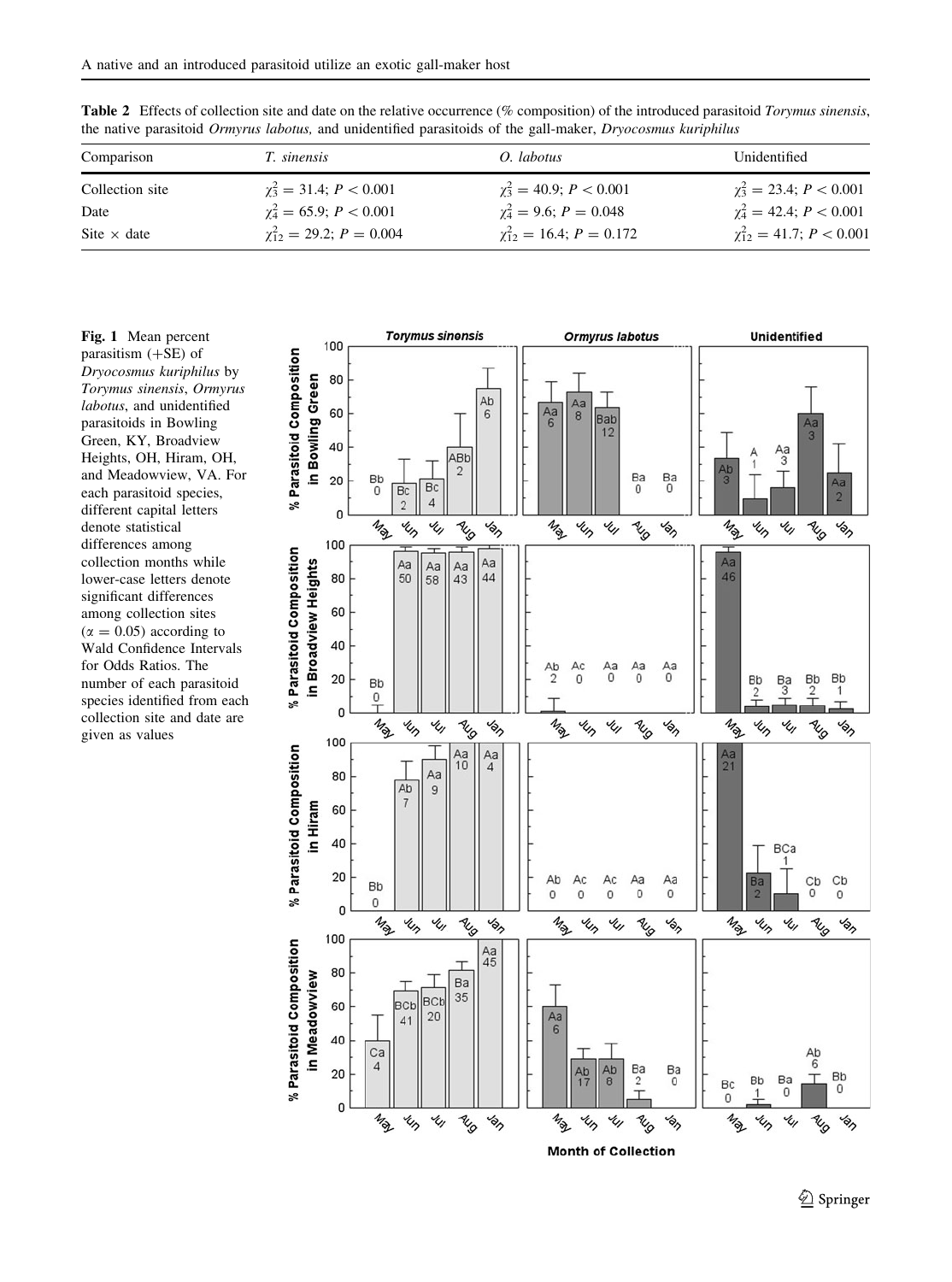|                                | Parasitoid Volume $(mm3)$                                     | Sclerenchyma<br>thickness (mm) |
|--------------------------------|---------------------------------------------------------------|--------------------------------|
|                                | <i>T. sinensis</i> $483 \pm 107$                              | $4.6 \pm 0.6$                  |
| <i>O. labotus</i> $396 \pm 87$ |                                                               | $4.7 \pm 0.6$                  |
|                                | $F_{1,83} = 219.4$ ; $P < 0.01$ $F_{1,83} = 0.1$ ; $P = 0.78$ |                                |

<span id="page-5-0"></span>Table 3 Gall volume and sclerenchyma layer thickness (mean  $\pm$  SE) of *Dryocosmus kuriphilus* galls parasitized by Torymus sinensis or Ormyrus labotus

sites (Table [2\)](#page-4-0). The lack of a significant site  $\times$  date interaction indicated that the effects of date on the relative abundance of O. labotus were similar among collection sites (Table [2;](#page-4-0) Fig. [1](#page-4-0)). The native *O. lab*otus was relatively more abundant at Bowling Green compared to other collection sites, but was also prevalent at Meadowview. O. labotus was mostly collected from chestnut galls in May, June, and July, and was not collected from galls in January (Fig. [1](#page-4-0)). O. labotus was not collected from Hiram, and only two specimens were collected from Broadview Heights (Fig. [1](#page-4-0)). Many parasitoids collected at Broadview Heights and Hiram in May were small, and could not be identified using our PCR-based methods (Fig. [1](#page-4-0)). Additionally, many parasitoid PCR product sizes were not consistent with the sizes of T. sinensis or O. labotus. These parasitoids were collected from each location, but were less abundant than  $T$ . sinensis or  $O$ . labotus (Fig. [1\)](#page-4-0). Both parasitoids that were too small for identification and parasitoids that produced PCR product sizes not

consistent with T. sinensis and O. labotus are reported as unidentified (Fig. [1](#page-4-0)).

Both T. sinensis and O. labotus were present in May, June, and July in Meadowview and in June and July in Bowling Green (Fig. [1](#page-4-0)). Analysis of the characteristics of galls inhabited by T. sinensis or O. labotus revealed significant differences in gall size (Table 3). On average, T. sinensis inhabited larger galls compared to O. labotus, but there was no difference in the thickness of sclerenchyma layers of galls inhabited by  $T$ . sinensis or  $O$ . labotus (Table 3).

#### Alternative gall hosts

T. sinensis was not observed from non-D. kuriphilus galls collected from our study sites. Non-D. kuriph*ilus* galls had a mean ( $\pm$ SE) size of 476 ( $\pm$ 85) mm<sup>3</sup> and ranged from 27 to 1267 mm<sup>3</sup>. One unidentified parasitoid larva was collected from a non-D. kuriphilus gall from Broadview Heights, and 11 unidentified parasitoid larvae were collected from non-D. kuriphilus galls from Bowling Green (Table 4). Electrophoresis of ITS2 PCR products derived from these 12 specimens did not reveal visible bands. All other gall contents were gall formers in the families Cynipidae or Eriophyiidae (Table 4).

### Vegetation surveys

There were significant differences in woody plant species richness among collection sites ( $F_{3,40} = 20.3$ ;  $P < 0.01$ ) (Table [5\)](#page-6-0). The deciduous forest at Bowling

| Collection site             | Host plant $(n)$          | Gall former                                             | No. of<br>galls | Gall<br>type | Gall chamber contents                                                  |
|-----------------------------|---------------------------|---------------------------------------------------------|-----------------|--------------|------------------------------------------------------------------------|
| <b>Broadview</b><br>Heights | <i>Ouercus robur</i> (2)  | Andricus sp. (Roly-Poly Gall)<br>Hymenoptera: Cynipidae | 30              | <b>Stem</b>  | Cynipidae (12 larvae, 17 pupae)<br>1 non-Chalcidoid <sup>a</sup> larva |
| Hiram <sup>b</sup>          | $O.$ alba $(1)$           | Amphibolips confluenta<br>Hymenoptera: Cynipidae        | 2               | <b>Stem</b>  | Empty                                                                  |
| <b>Bowling Green</b>        | $O.$ montata $(1)$        | Callirhyris quecuspuncata<br>Hymenoptera: Cynipidae     | 4               | <b>Bud</b>   | 2 emergence holes 8 Chalcidoid <sup>a</sup><br>larvae                  |
|                             | $O.$ velutina $(2)$       | Callirhytis cornigera<br>Hymenoptera: Cynipidae         | 3               | Leaf         | 1 emergence hole 3 Chalcidoid <sup>a</sup><br>larvae                   |
|                             | Amelanchier laevis<br>(5) | Eriophyes amelanchieri Acari:<br>Eriophyiidae           | 18              | Leaf         | Gall former                                                            |

Table 4 Gall chamber contents and gall characteristics of non-Dryocosmus kuriphilus galls collected in May 2006

<sup>a</sup> Refers to the Hymenoptera superfamily Chalcidoidea, which includes the genera *Torymus* and *Ormyrus* 

<sup>b</sup> Galls were collected outside of the whole-plot samples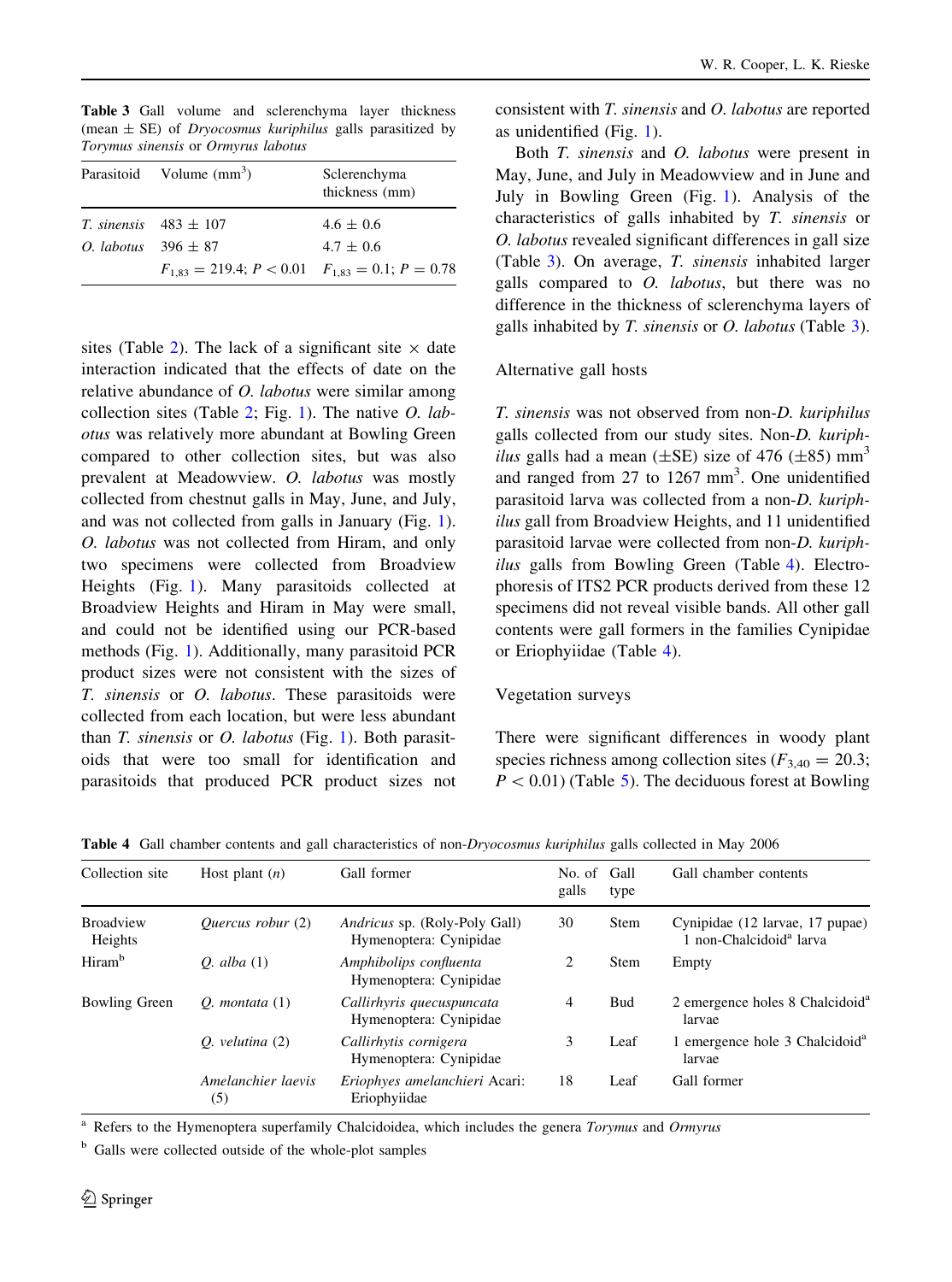| Location                                                | Description                   | Castanea species                                                                 | <b>Species</b><br>richness      | Shannon<br>diversity index diameter <sup>a</sup> | % Castanea % Ouercus       | diameter <sup>a</sup> |
|---------------------------------------------------------|-------------------------------|----------------------------------------------------------------------------------|---------------------------------|--------------------------------------------------|----------------------------|-----------------------|
| Bowling Green, KY                                       | Forest mosaic                 | C. dentata                                                                       | $5.2 \pm 0.4$ a $1.1 \pm 0.1$ a |                                                  | $4 \pm 7$ b                | $10 \pm 3 a$          |
| Broadview Heights, OH Suburban ornamental C. mollissima |                               |                                                                                  | $2.5 \pm 0.6$ b $0.8 \pm 0.2$ a |                                                  | $18 \pm 11$ b $4 \pm 4$ ab |                       |
| Hiram, OH                                               | Commercial                    | Various hybrids                                                                  | $1 \pm 0.7$ b                   | $0 \pm 0.2$ b                                    | $100 \pm 12$ a 0 b         |                       |
| Meadowview, VA                                          | Blight resistance<br>breeding | <i>C. dentata, C. mollissima,</i> $1.7 \pm 0.3$ b $0.3 \pm 0.1$ b<br>and hybrids |                                 |                                                  | $77 \pm 5$ a 0 b           |                       |

<span id="page-6-0"></span>Table 5 Vegetative composition and structure at four *Dryocosmus kuriphilus* gall collection sites used in our study

Means of ecological indices within columns followed by the same letter do not differ

Each value presents mean  $\pm$  SE

<sup>a</sup> Percentage of the total basal diameter of woody vegetation measured at 1.37 m height

Green contained the greatest species richness, but there were no differences in species richness among Broadview Heights, Hiram, and Meadowview. There were also significant differences in woody plant diversity among collection sites  $(F_{3,40} = 16.8;$  $P < 0.01$ ) (Table 5). Diversity at Bowling Green and Broadview Heights did not differ, but these sites had greater woody plant diversity compared to Hiram and Meadowview. The percentage of total basal diameter composed of chestnut or oak differed among collection sites  $(F_{3,40} = 28.1; P < 0.01$  and  $F_{3,40} = 3.1;$   $P = 0.04$ , respectively) (Table 5). Chestnut composition was greatest in Hiram and Meadowview, and lowest in Bowling Green and Broadview Heights, whereas oak composition was greatest in Bowling Green and Broadview Heights, but was absent from Hiram and Meadowview.

# Discussion

We assessed the biology and ecology of both an introduced and a native parasitoid of the invasive Asian chestnut gall wasp, D. kuriphilus, at four locations in eastern North America. T. sinensis is the dominant parasitoid of D. kuriphilus in Japan (Moriya et al. [2003\)](#page-9-0) and was introduced to North America and Europe as a biological control against D. kuriphilus. Our study confirms our previous report that  $T$ . sinensis is a primary parasitoid of D. kuriphilus in the eastern United States, and that D. kuriphilus galls are also frequently parasitized by O. labotus, which is a native parasitoid of oak-galling cynipids (Cooper and Rieske [2007\)](#page-8-0).

Consistent with previous research (Otake [1989](#page-9-0)), T. sinensis was present in chestnut galls throughout the year and overwintered in dead galls. Most of the parasitoids collected from Broadview Heights and Hiram in May that were too small to be identified (Fig. [1](#page-4-0)) were likely early instars of  $T$ . *sinensis*. This parasitoid is a generalist of cynipid gall wasps in China, but acts as a specialist in Japan where D. kuriphilus galls are abundant on chestnut (Stone et al. [2002\)](#page-9-0). T. sinensis is univoltine. Adults emerge in early-April consistent with the timing of bud break and gall initiation, and parasitize newly developing galls for a period of several weeks (Cooper and Rieske [2007,](#page-8-0) [2010\)](#page-9-0). This partial synchrony with the D. kuriphilus life-cycle contributes to the efficacy of T. sinensis as a parasitoid of D. kuriphilus, and may explain why T. sinensis acts as a specialist outside of its native range. Many other cynipid parasitoids have short generation times compared with that of T. sinensis (Washburn and Cornell [1981;](#page-9-0) Hanson [1992\)](#page-9-0). In general, the generation time of many parasitoids of galls are shorter than the generation time of the host cynipids, and thus the parasitoids utilize a suite of potential hosts (Washburn and Cornell [1981](#page-9-0); Hanson [1992\)](#page-9-0). T. sinensis was not present in oak galls collected from Broadview Heights, Bowling Green, and Hiram. Although few alternative hosts were collected from each site, those that were collected were found in close proximity to T. sinensis populations on chestnut, and would have been present during the *T. sinensis* flight and oviposition period. As observed in other regions where T. sinensis was introduced for D. kuriphilus control (Stone et al. [2002\)](#page-9-0), T. sinensis may act as a specialist on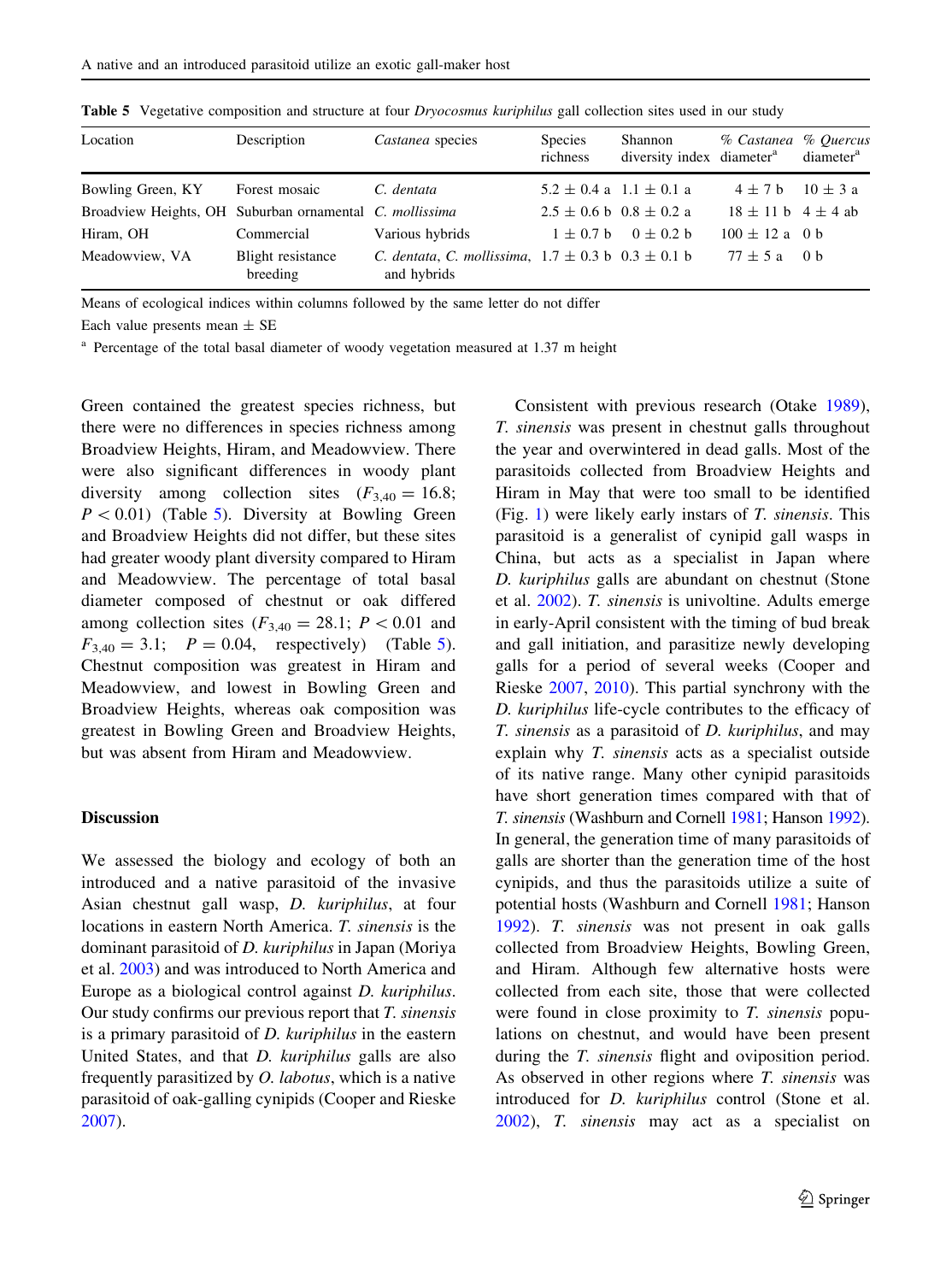D. kuriphilus in North America. However, further research is required to confirm this hypothesis.

Unlike T. sinensis, O. labotus emerged from chestnut galls between July and August and was absent from chestnut galls in August and January at Bowling Green and in January at Meadowview. Presumably, O. labotus requires other cynipid host(s) throughout the remaining summer and winter months. O. *labotus* exploits more hosts than any other Ormyrus species (Hanson [1992\)](#page-9-0). It is the most abundant parasitoid in galls formed by Callirhytis cornigera Osten Sacken (Hymenoptera: Cynipidae), and overwinters as pupae within C. cornigera stem galls on Q. palustris Muenchhausen (Eliason and Potter [2000](#page-9-0)). D. kuriphilus was introduced to North America in the 1970s, and is therefore a relatively new host for O. labotus (Cooper and Rieske [2007](#page-8-0)). The Bowling Green collection site is a forest mosaic with the greatest woody plant diversity and highest oak component of our study sites. The diversity of woody plant species corresponds with the presence of multiple cynipid host species (see Table [4\)](#page-5-0). The Meadowview site did not contain oak within our sample plots, but the surrounding forests and woodlots may provide suitable source populations of O. labotus; these were not sampled because of property size restrictions. In contrast to these sites, almost no O. labotus specimens were collected from Broadview Heights and Hiram.

Our studies provide evidence that T. sinensis is hyperparasitized by O. labotus. O. labotus emerged from dead galls collected from Meadowview in the spring of 2005 (Cooper and Rieske [2007\)](#page-8-0), but were not identified from galls collected in January of our current study. Dead and desiccated galls do not house living *D. kuriphilus*, and only contain parasitoids such as T. sinensis (Cooper and Rieske [2010\)](#page-9-0). This suggests that in addition to parasitizing D. kuriphilus during gall initiation, O. labotus hyperparasitizes T. sinensis prior to T. sinensis emergence from overwintering locations within dead galls. Hyperparasitism by  $O$ . labotus could potentially suppress T. sinensis populations in some locations, and may explain the relatively low number of *T. sinensis* collected in Bowling Green, where *O. labotus* was abundant (Cooper and Rieske [2007;](#page-8-0) current study). This is consistent with our previous report suggesting potential antagonistic interactions among recruitment of native parasitoids

and T. sinensis populations within D. kuriphilus galls (Cooper and Rieske [2007](#page-8-0)).

A small number of parasitoids  $(<10$  per site and date) produced PCR products of sizes which were not consistent with those of T. sinensis, O. labotus, or D. kuriphilus. In 2005, several native parasitoids other than O. labotus were reared from chestnut galls including Sycophila mellea Walker (Hymenoptera: Eurytomidae), Pnigalio minio Walker (Hymenoptera: Eulophidae), Eupelmus sp. (Hymenoptera: Eupelmidae) and Pteromalus sp. (Hymenoptera: Pteromalidae) (Cooper and Rieske [2007](#page-8-0)). Two native parasitoids, Torymus tubicola Osten Sacken and T. advenus Osten Sacken, were reared from dry galls collected from Byron, GA, USA in 1976 (Payne [1978\)](#page-9-0). Combined with our current findings, these observations suggest that a suite of native parasitoids are capable of parasitizing D. kuriphilus galls in eastern North America. However, these other parasitoid species are considerably less abundant in chestnut galls than T. sinensis or O. labotus.

Two hypotheses address the delay in recruitment of natural enemies by invasive species (Grabenweger et al. [2010](#page-9-0)). The ''Geographical-Spread Hypothesis'' predicts that the number of parasitoids which attack an invasive species increases as the geographic range of the invader increases (Schonrogge et al. [1995,](#page-9-0) [1996;](#page-9-0) Stone et al. [2002](#page-9-0); Grabenweger et al. [2010](#page-9-0)). The ''Adjustment Hypothesis'' predicts a lag between introduction of an exotic species and recruitment of native parasitoids as parasitoids adapt to the novel host (Grabenweger et al. [2010\)](#page-9-0). In our opinion, the two hypotheses are not necessarily mutually exclusive. D. kuriphilus and its associated parasitoids provide a unique system to investigate the Geographical-Spread and Adjustment Hypotheses in North America. Parasitism by O. labotus or other native parasitoids may increase over time at the non-forest collection sites as native parasitoids adapt to galls of the exotic D. kuriphilus. The Adjustment Hypothesis may also be relevant to parasitism of native gall wasps by the introduced T. sinensis. Although T. sinensis was not observed in native galls collected from our collection sites, long-term studies may indicate adaptations by T. sinensis to parasitize native cynipids.

In addition to investigating interactions between parasitoids, we investigated the relationships between gall traits (volume and sclerenchyma thickness) and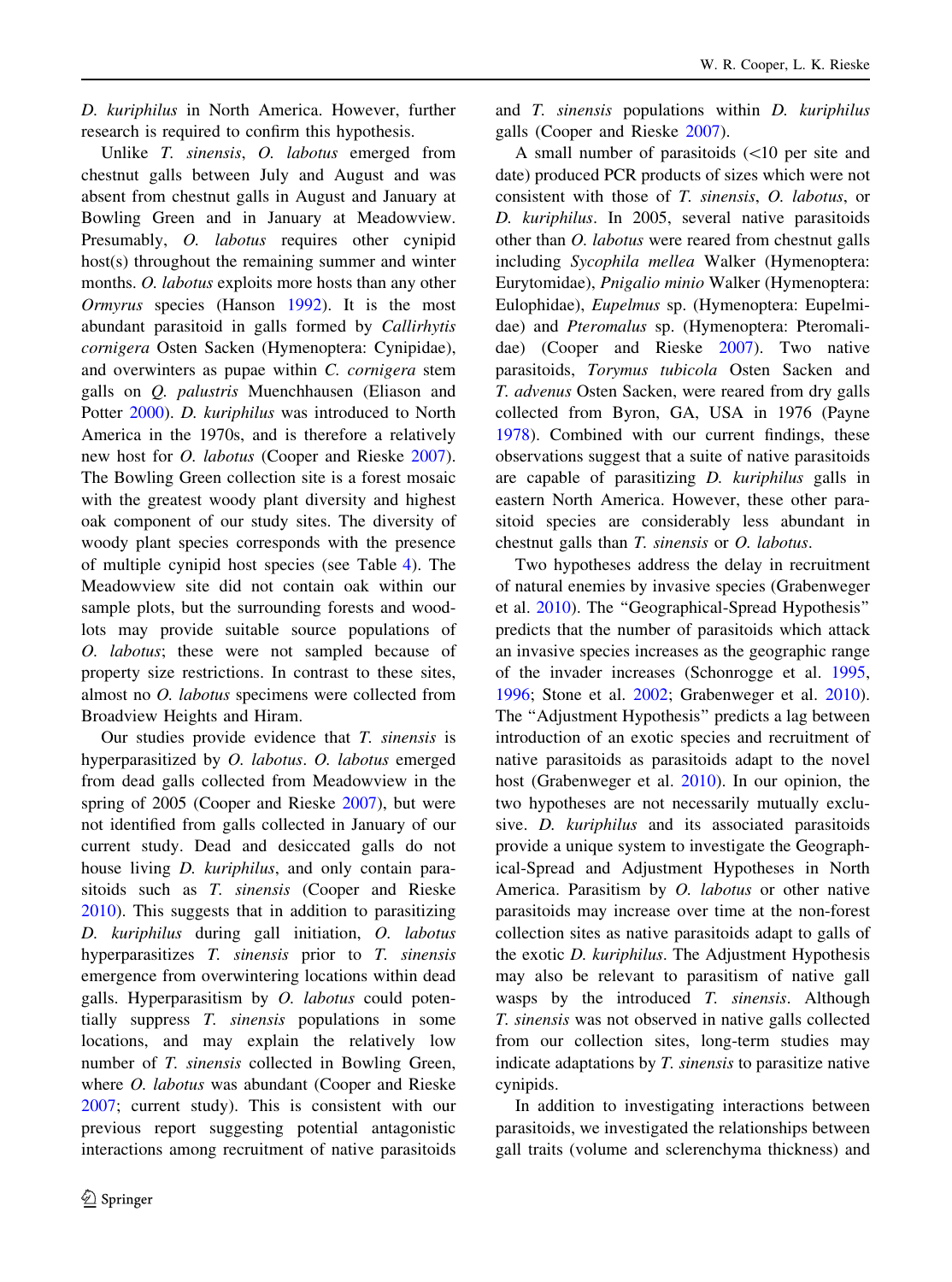<span id="page-8-0"></span>species-specific parasitism. Larger gall volume and thicker sclerenchyma layers are negatively correlated with overall parasitism and are generally considered gall defenses (Stone and Schonrogge [2003](#page-9-0); Cooper and Rieske [2010](#page-9-0)). However, following the emergence of D. kuriphilus, thicker sclerenchyma layers and larger galls are positively correlated with the presence of parasitoids and negatively correlated with mortality of the gall inhabitants. Potentially, thicker sclerenchyma layers provide parasitoids protection from certain mortality factors such as hyperparasitism, but successful parasitization of D. kuriphilus galls may be limited to galls of intermediate size with sclerenchyma of intermediate thickness (Cooper and Rieske [2010](#page-9-0)). T. sinensis parasitized larger galls than O. labotus, and also has a longer ovipositor compared to parasitoids in other genera (Washburn and Cornell [1981\)](#page-9-0), including O. labotus (Cooper and Rieske 2007). This longer ovipositor likely facilitates penetration of larger galls. O. labotus was observed in developing galls earlier than T. sinensis, and may either parasitize smaller galls, or parasitize galls before they fully mature. This could explain why O. labotus did not parasitize mature D. kuriphilus galls after they emerged as adults in July. These potential differences in gall parasitoid strategies may create a mechanism for either spatial or temporal niche partitioning between T. sinensis and O. labotus based on gall size and/or gall maturity. These patterns in parasitoid–gall interactions warrant further investigation.

Our study provides insight into the ecological interactions between two important parasitoids of D. kuriphilus and provides evidence that a native parasitoid, O. labotus, utilizes an invasive gall wasp and its introduced parasitoid as hosts. The recruitment of native natural enemies may provide American chestnut with protection against D. kuriphilus galling where oak and oak galls are persistent. However, hyperparasitism of T. sinensis by O. labotus could limit the establishment of T. sinensis in forest habitats. This study also provides evidence that the two most prevalent parasitoids of D. kuriphilus in North America, T. sinensis and O. labotus, may compete for higher quality galls and may partition this resource as a consequence of variations in wasp/ chestnut phenology and ovipositor length. The use of an exotic gall wasp by the native parasitoid, and the interspecific competition between the native and introduced parasitoid, provides an opportunity to

investigate the evolutionary consequences of invasive species using importation biological control. Collectively, our findings improve our understanding of the interactions between an invasive insect, its introduced parasitoid, and native parasitoid recruitment, and could contribute to the development of D. kuriphilus management strategies in cultivated chestnut and American chestnut restoration.

Acknowledgments We thank Fred Hebard (American Chestnut Foundation), Steve Hartman, Edgar Stehli, and Bob Stehli for plant material. Melonie Antonik, Fabrice Curtis and Luke Dodd provided assistance with gall collections and dissections, and Abbe Kesterson and Dr. Chris Schardl of the University of Kentucky's Advanced Genetic Technology Center provided assistance with DNA sequencing. This research was funded by the Northern Nut Growers Association, American Chestnut Foundation, and McIntire Stennis funds from the Kentucky Agricultural Experimental Station, and is published as Experiment Station Project 10-08-120. Mention of trade names or commercial products in this article is solely for the purpose of providing specific information and does not imply recommendation or endorsement by the United States Department of Agriculture. USDA is an equal opportunity provider and employer.

#### References

- Aebi CY, Schonrogge K, Melika C, Alma A, Bosio G, Quacchia A, Picciau L, Abe Y, Moriya A, Yara K, Seljak G, Stone GM (2006) Parasitoid recruitment to the globally invasive chestnut gall wasp. In: Ozaki K, Yakawal Y, Ohgushi T, Price PW (eds) Ecology and evolution of galling arthropods and their associates. Springer Verlag, Tokyo, pp 103–121
- Anagnostakis SL (2001) The effect of multiple importations of pests and pathogens on a native tree. Biol Invasions 3:245–254
- Blossey B, Notzold R (1995) Evolution of increased competitive ability in invasive nonindigenous plants—a hypothesis. J Ecol 83:887–889
- Coleman TW, Meeker JR, Clarke SR, Rieske LK (2008a) Forest composition following overstory mortality from southern pine beetle and associated treatments. Can J For Res 38:1–13
- Coleman TW, Meeker JR, Clarke SR, Rieske LK (2008b) The suppression of Dendroctonus frontalis and subsequent wildfire have an impact on forest stand dynamics. Appl Veg Sci 11:231–242
- Cooper WR, Rieske LK (2007) Community associates of an exotic gallmaker, Dryocosmus kuriphilus (Hymenoptera: Cynipidae), in Eastern North America. Ann Entomol Soc Am 100:236–244
- Cooper WR, Rieske LK (2009) Woody stem galls interact with foliage to affect community associations. Environ Entomol 38:417–424